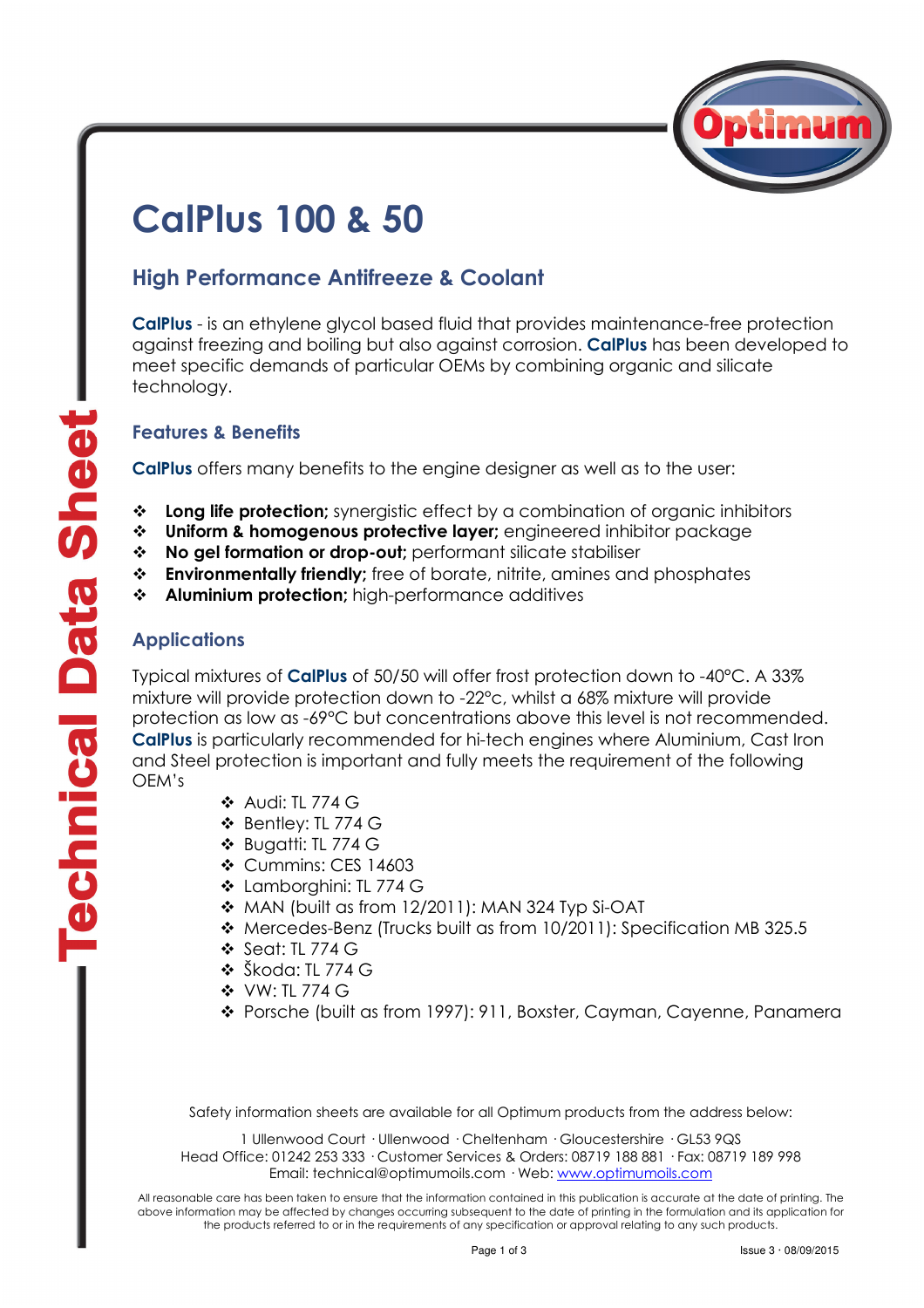

## CalPlus 100 & 50



## Compatibility & Miscibility

CalPlus is compatible with most other coolants based on ethylene glycol. Exclusive use is however recommended for optimum corrosion protection and inhibitor stability. This coolant is compatible with European hard tap waters. It satisfies the most stringent requirements for hard water stability.

For optimal performance and controlled quality, we recommend the use of De-ionised or distilled water to prepare the ready-to-use dilutions. Contact your local Area Sales Manager for more information.

## Storage Requirements

CalPlus should be stored above -20°C and preferably at ambient temperatures. Periods of exposure to temperatures above 35°C should be minimized. Further, it is strongly advised not to expose the coolant in translucent packages to direct sunlight as this can degrade the colour dyes present in the coolant, and result in fading of the colour or discoloration over time. It is therefore advisable to store coolant filled in translucent packages indoors to avoid this issue.

Safety information sheets are available for all Optimum products from the address below:

1 Ullenwood Court · Ullenwood · Cheltenham · Gloucestershire · GL53 9QS Head Office: 01242 253 333 · Customer Services & Orders: 08719 188 881 · Fax: 08719 189 998 Email: technical@optimumoils.com · Web: www.optimumoils.com

All reasonable care has been taken to ensure that the information contained in this publication is accurate at the date of printing. The above information may be affected by changes occurring subsequent to the date of printing in the formulation and its application for the products referred to or in the requirements of any specification or approval relating to any such products.